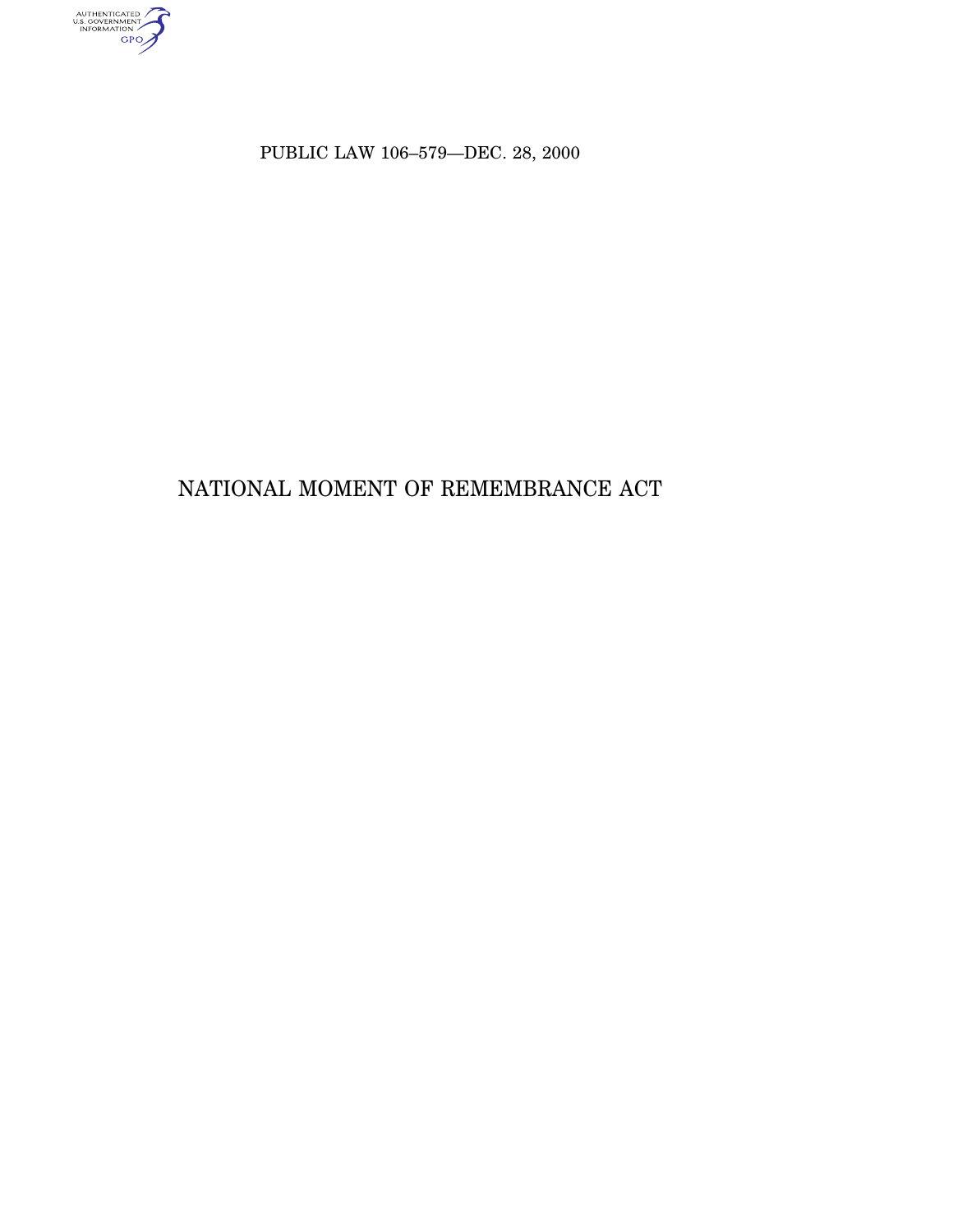# Public Law 106–579 106th Congress

# An Act

Dec. 28, 2000 [S. 3181]

To establish the White House Commission on the National Moment of Remembrance, and for other purposes.

*Be it enacted by the Senate and House of Representatives of the United States of America in Congress assembled,*

Act.<br>36 USC 116 note. National Moment of Remembrance

# **SECTION 1. SHORT TITLE.**

This Act may be cited as the ''National Moment of Remembrance Act''.

36 USC 116 note.

#### **SEC. 2. FINDINGS.**

Congress finds that—

(1) it is essential to remember and renew the legacy of Memorial Day, which was established in 1868 to pay tribute to individuals who have made the ultimate sacrifice in service to the United States and their families;

(2) greater strides must be made to demonstrate appreciation for those loyal people of the United States whose values, represented by their sacrifices, are critical to the future of the United States;

(3) the Federal Government has a responsibility to raise awareness of and respect for the national heritage, and to encourage citizens to dedicate themselves to the values and principles for which those heroes of the United States died;

(4) the relevance of Memorial Day must be made more apparent to present and future generations of people of the United States through local and national observances and ongoing activities;

(5) in House Concurrent Resolution 302, agreed to May 25, 2000, Congress called on the people of the United States, in a symbolic act of unity, to observe a National Moment of Remembrance to honor the men and women of the United States who died in the pursuit of freedom and peace;

(6) in Presidential Proclamation No. 7315 of May 26, 2000 (65 Fed. Reg. 34907), the President proclaimed Memorial Day, May 29, 2000, as a day of prayer for permanent peace, and designated 3:00 p.m. local time on that day as the time to join in prayer and to observe the National Moment of Remembrance; and

(7) a National Moment of Remembrance and other commemorative events are needed to reclaim Memorial Day as the sacred and noble event that that day is intended to be.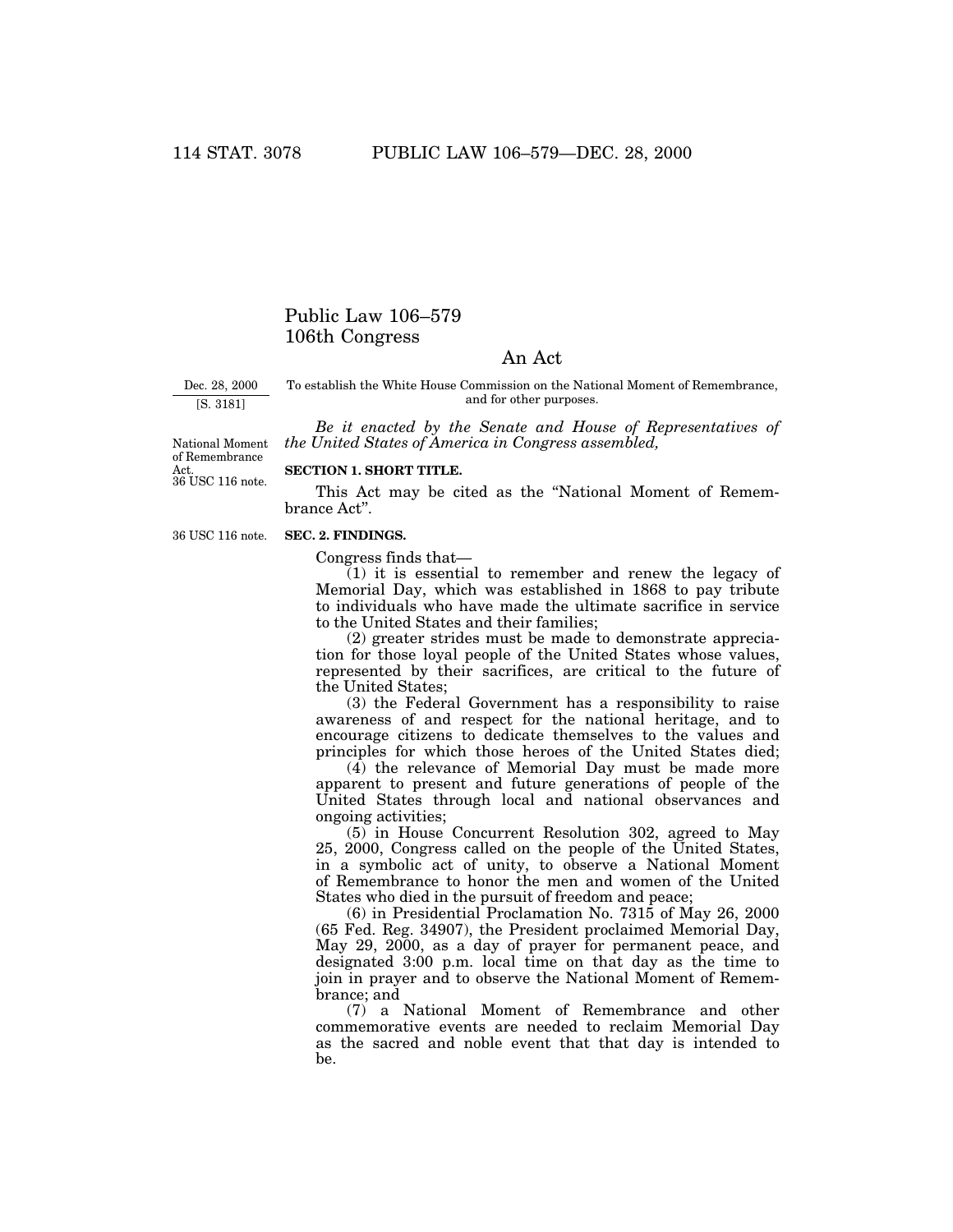# **SEC. 3. DEFINITIONS.**

In this Act:

(1) ALLIANCE.—The term ''Alliance'' means the Remembrance Alliance established by section 9(a).

(2) COMMISSION.—The term ''Commission'' means the White House Commission on the National Moment of Remembrance established by section 5(a).

(3) EXECUTIVE DIRECTOR AND WHITE HOUSE LIAISON.—The term "Executive Director and White House Liaison" means the Executive Director and White House Liaison appointed under section  $10(a)(1)$ .

(4) MEMORIAL DAY.—The term ''Memorial Day'' means the legal public holiday designated as Memorial Day by section 6103(a) of title 5, United States Code.

(5) TRIBAL GOVERNMENT.—The term ''tribal government'' means the governing body of an Indian tribe (as defined in section 4 of the Indian Self-Determination and Education Assistance Act (25 U.S.C. 450b).

### **SEC. 4. NATIONAL MOMENT OF REMEMBRANCE.**

The minute beginning at 3:00 p.m. (local time) on Memorial Day each year is designated as the ''National Moment of Remembrance''.

#### **SEC. 5. ESTABLISHMENT OF WHITE HOUSE COMMISSION ON THE** 36 USC 116 note. **NATIONAL MOMENT OF REMEMBRANCE.**

(a) ESTABLISHMENT.—There is established a commission to be known as the ''White House Commission on the National Moment of Remembrance''.

(b) MEMBERSHIP.—

(1) COMPOSITION.—The Commission shall be composed of the following:

(A) 4 members appointed by the President, including at least 1 representative of tribal governments.

(B) The Secretary of Defense (or a designee).

(C) The Secretary of Veterans Affairs (or a designee).

(D) The Secretary of the Smithsonian Institution (or a designee).

(E) The Director of the Office of Personnel Management (or a designee).

(F) The Administrator of General Services (or a designee).

(G) The Secretary of Transportation (or a designee).

(H) The Secretary of Education (or a designee).

(I) The Secretary of the Interior (or a designee).

(J) The Executive Director of the President's Commission on White House Fellows (or a designee).

(K) The Secretary of the Army (or a designee).

(L) The Secretary of the Navy (or a designee).

(M) The Secretary of the Air Force (or a designee).

(N) The Commandant of the Marine Corps (or a designee).

(O) The Commandant of the Coast Guard (or a designee).

(P) The Executive Director and White House Liaison (or a designee).

(Q) The Chief of Staff of the Army.

36 USC 116 note.

36 USC 116 note.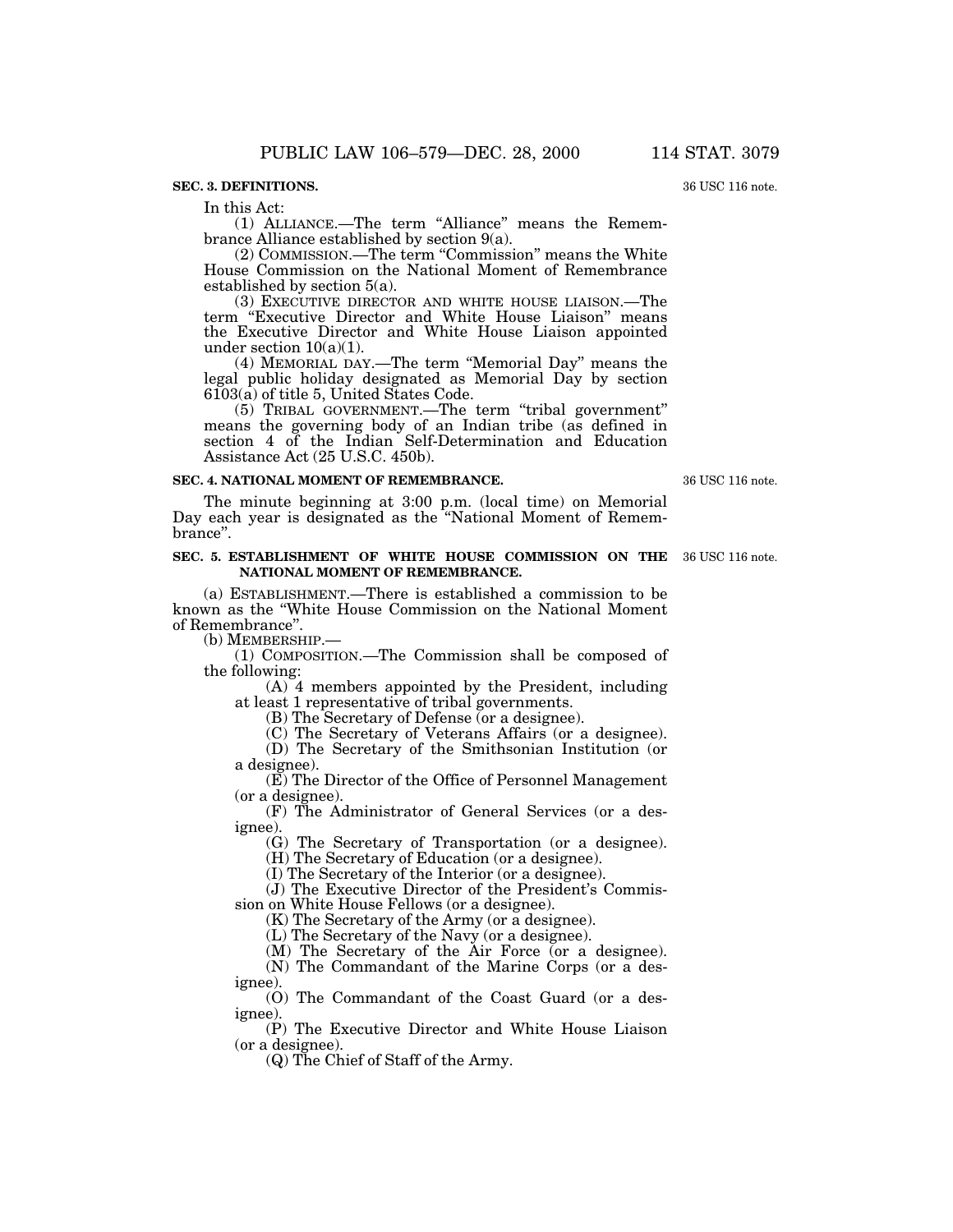(R) The Chief of Naval Operations.

(S) The Chief of Staff of the Air Force.

(T) Any other member, the appointment of whom the Commission determines is necessary to carry out this Act.

(2) NONVOTING MEMBERS.—The members appointed to the Commission under subparagraphs  $(K)$  through  $(\tilde{T})$  of paragraph (1) shall be nonvoting members.

(3) DATE OF APPOINTMENTS.—All appointments under paragraph (1) shall be made not later than 90 days after the date of enactment of this Act.

(c) TERM; VACANCIES.—

(1) TERM.—A member shall be appointed to the Commission for the life of the Commission.

(2) VACANCIES.—A vacancy on the Commission—

(A) shall not affect the powers of the Commission; and

(B) shall be filled in the same manner as the original appointment was made.

(d) INITIAL MEETING.—Not later than 30 days after the date specified in subsection (b)(3) for completion of appointments, the Commission shall hold the initial meeting of the Commission.

(e) MEETINGS.—The Commission shall meet at the call of the Chairperson.

 $(f)$  QUORUM.—A majority of the voting members of the Commission shall constitute a quorum, but a lesser number of members may hold hearings.

(g) CHAIRPERSON AND VICE CHAIRPERSON.—The Commission shall select a Chairperson and a Vice Chairperson from among the members of the Commission at the initial meeting of the Commission.

36 USC 116 note.

#### **SEC. 6. DUTIES.**

(a) IN GENERAL.—The Commission shall—

(1) encourage the people of the United States to give something back to their country, which provides them so much freedom and opportunity;

(2) encourage national, State, local, and tribal participation by individuals and entities in commemoration of Memorial Day and the National Moment of Remembrance, including participation by—

(A) national humanitarian and patriotic organizations;

(B) elementary, secondary, and higher education institutions;

(C) veterans' societies and civic, patriotic, educational, sporting, artistic, cultural, and historical organizations;

(D) Federal departments and agencies; and

(E) museums, including cultural and historical museums; and

(3) provide national coordination for commemorations in the United States of Memorial Day and the National Moment of Remembrance.

(b) REPORTS.—

(1) IN GENERAL.—For each fiscal year in which the Commission is in existence, the Commission shall submit to the President and Congress a report describing the activities of the Commission during the fiscal year.

Deadline.

Deadline.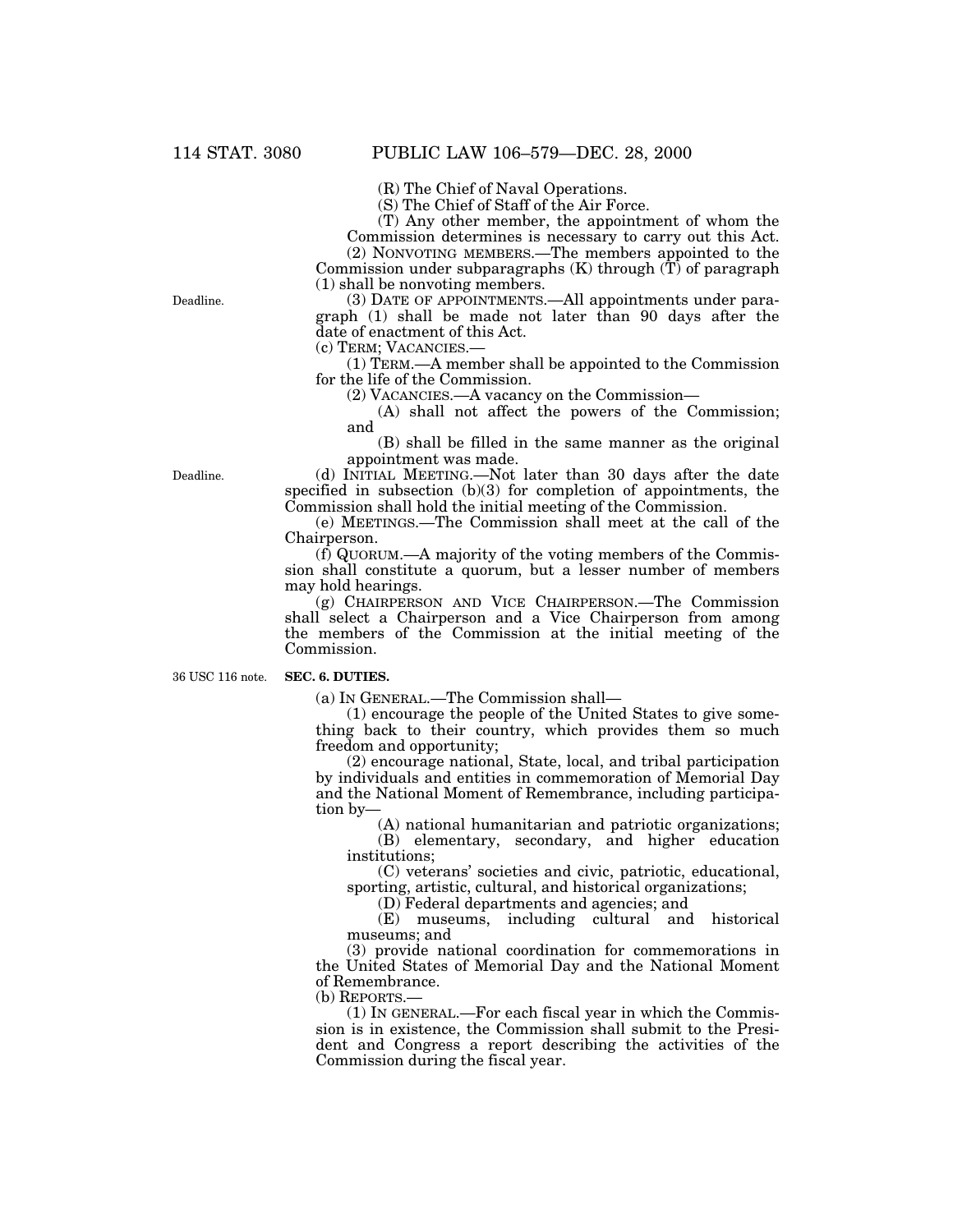(2) CONTENTS.—A report under paragraph (1) may include—

(A) recommendations regarding appropriate activities to commemorate Memorial Day and the National Moment of Remembrance, including—

(i) the production, publication, and distribution of books, pamphlets, films, and other educational materials;

(ii) bibliographical and documentary projects and publications;

(iii) conferences, convocations, lectures, seminars, and other similar programs;

(iv) the development of exhibits for libraries, museums, and other appropriate institutions;

(v) ceremonies and celebrations commemorating specific events that relate to the history of wars of the United States; and

(vi) competitions, commissions, and awards regarding historical, scholarly, artistic, literary, musical, and other works, programs, and projects related to commemoration of Memorial Day and the National Moment of Remembrance;

(B) recommendations to appropriate agencies or advisory bodies regarding the issuance by the United States of commemorative coins, medals, and stamps relating to Memorial Day and the National Moment of Remembrance;

(C) recommendations for any legislation or administrative action that the Commission determines to be appropriate regarding the commemoration of Memorial Day and the National Moment of Remembrance;

(D) an accounting of funds received and expended by the Commission in the fiscal year covered by the report, including a detailed description of the source and amount of any funds donated to the Commission in that fiscal year; and

(E) a description of cooperative agreements and contracts entered into by the Commission.

#### **SEC. 7. POWERS.**

(a) HEARINGS.—

(1) IN GENERAL.—The Commission may hold such hearings, sit and act at such times and places, take such testimony, and receive such evidence as the Commission considers advisable to carry out this Act.

(2) PUBLIC PARTICIPATION.—The Commission shall provide for reasonable public participation in matters before the Commission.

(b) INFORMATION FROM FEDERAL AGENCIES.—

(1) IN GENERAL.—The Commission may secure directly from a Federal agency such information as the Commission considers necessary to carry out this Act.

(2) PROVISION OF INFORMATION.—On request of the Chairperson of the Commission, the head of the agency shall provide the information to the Commission.

(c) POSTAL SERVICES.—The Commission may use the United States mails in the same manner and under the same conditions as other agencies of the Federal Government.

36 USC 116 note.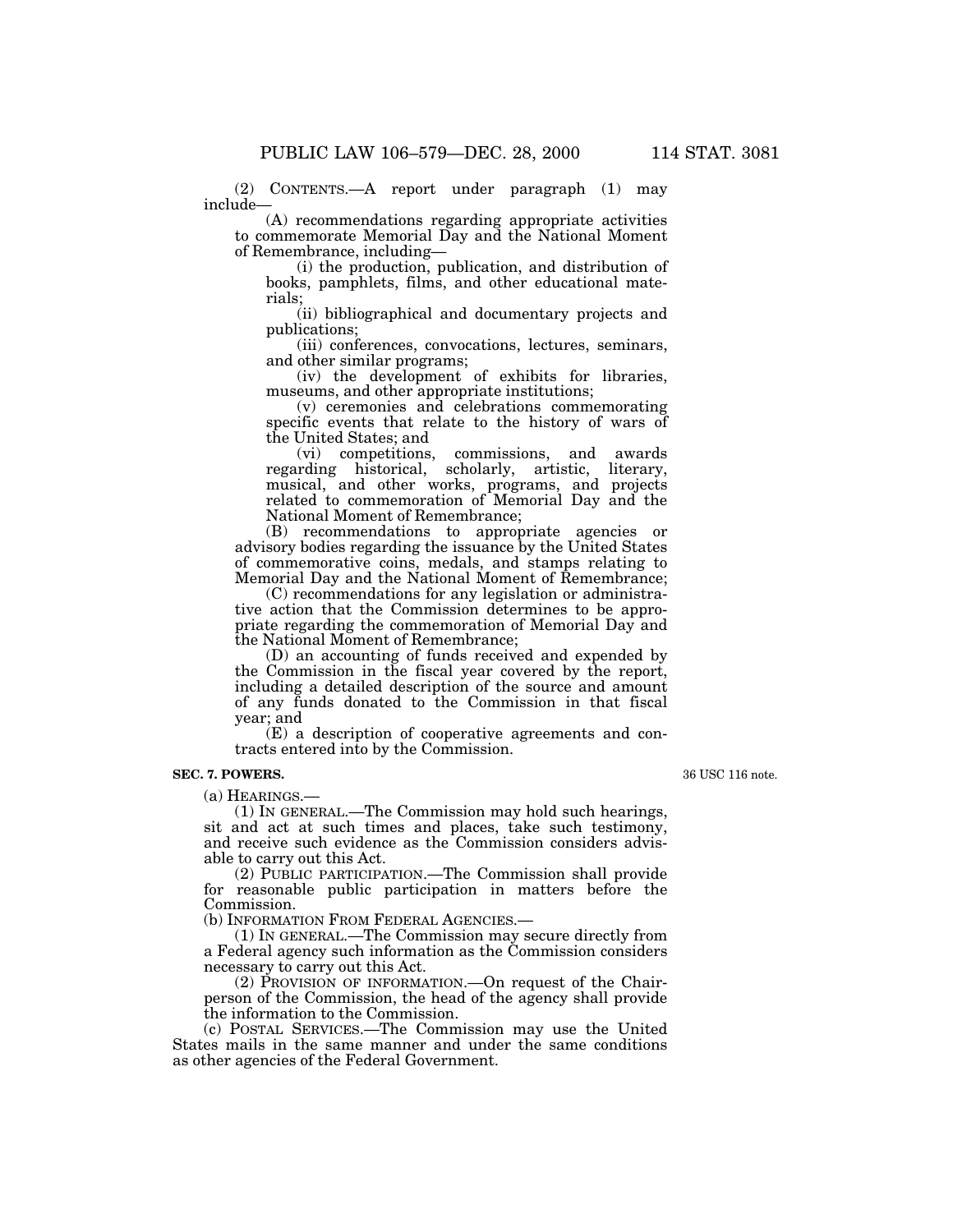(d) GIFTS.—The Commission may solicit, accept, use, and dispose of, without further Act of appropriation, gifts, bequests, devises, and donations of services or property.

(e) POWERS OF MEMBERS AND AGENTS.—Any member or agent of the Commission may, if authorized by the Commission, take any action that the Commission is authorized to take under this Act.

(f) AUTHORITY TO PROCURE AND TO MAKE LEGAL AGREE-MENTS.—

(1) IN GENERAL.—Subject to the availability of appropriations, to carry out this Act, the Chairperson or Vice Chairperson of the Commission or the Executive Director and White House Liaison may, on behalf of the Commission—

(A) procure supplies, services, and property; and

(B) enter into contracts, leases, and other legal agreements.

(2) RESTRICTIONS.—

(A) WHO MAY ACT ON BEHALF OF COMMISSION.—Except as provided in paragraph (1), nothing in this Act authorizes a member of the Commission to procure any item or enter into any agreement described in that paragraph.

(B) DURATION OF LEGAL AGREEMENTS.—A contract, lease, or other legal agreement entered into by the Commission may not extend beyond the date of termination of the Commission.

(3) SUPPLIES AND PROPERTY POSSESSED BY COMMISSION AT TERMINATION.—Any supply, property, or other asset that is acquired by, and, on the date of termination of the Commission, remains in the possession of, the Commission shall be considered property of the General Services Administration.

(g) EXCLUSIVE RIGHT TO NAME, LOGOS, EMBLEMS, SEALS, AND MARKS.—

(1) IN GENERAL.—The Commission may devise any logo, emblem, seal, or other designating mark that the Commission determines—

(A) to be required to carry out the duties of the Commission; or

(B) to be appropriate for use in connection with the commemoration of Memorial Day or the National Moment of Remembrance.

(2) LICENSING.—

(A) IN GENERAL.—The Commission—

(i) shall have the sole and exclusive right to use the name ''White House Commission on the National Moment of Remembrance'' on any logo, emblem, seal, or descriptive or designating mark that the Commission lawfully adopts; and

(ii) shall have the sole and exclusive right to allow or refuse the use by any other entity of the name ''White House Commission on the National Moment of Remembrance'' on any logo, emblem, seal, or descriptive or designating mark.

(B) TRANSFER ON TERMINATION.—Unless otherwise provided by law, all rights of the Commission under subparagraph (A) shall be transferred to the Administrator of General Services on the date of termination of the Commission.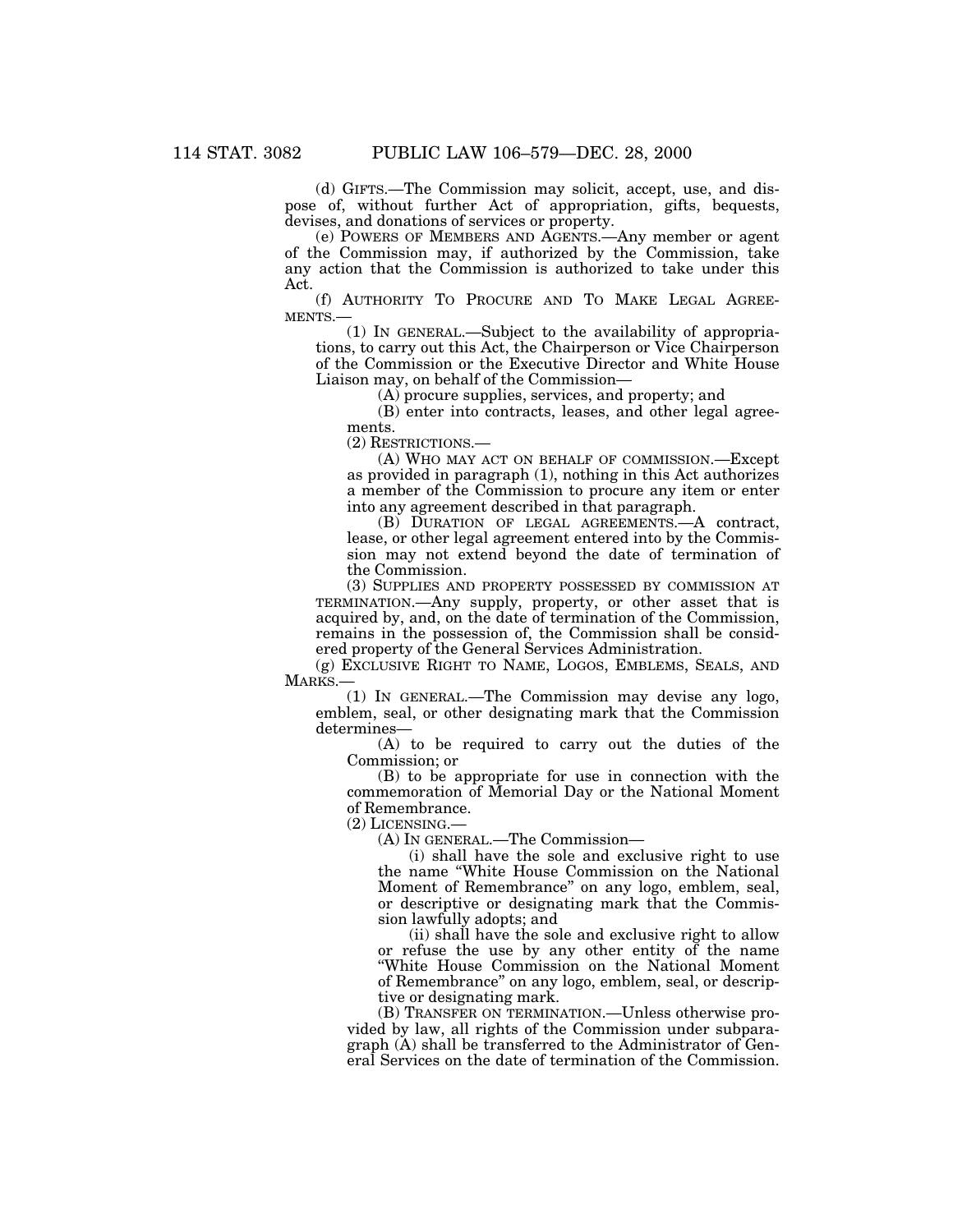(3) EFFECT ON OTHER RIGHTS.—Nothing in this subsection affects any right established or vested before the date of enactment of this Act.

(4) USE OF FUNDS.—The Commission may, without further Act of appropriation, use funds received from licensing royalties under this section to carry out this Act.

# **SEC. 8. COMMISSION PERSONNEL MATTERS.**

36 USC 116 note.

(a) COMPENSATION OF MEMBERS.— (1) NON-FEDERAL EMPLOYEES.—A member of the Commission who is not an officer or employee of the Federal Government may be compensated at a rate equal to the daily equivalent of the annual rate of basic pay prescribed for level IV of the Executive Schedule under section 5315 of title 5, United States Code, for each day (including travel time) during which the member is engaged in the performance of the duties of the Commission.

(2) FEDERAL EMPLOYEES.—A member of the Commission who is an officer or employee of the Federal Government shall serve without compensation in addition to the compensation received for the services of the member as an officer or employee of the Federal Government.

(b) TRAVEL EXPENSES.—A member of the Commission may be allowed travel expenses, including per diem in lieu of subsistence, at rates authorized for an employee of an agency under subchapter I of chapter 57 of title 5, United States Code, while away from the home or regular place of business of the member in the performance of the duties of the Commission.

 $(c)$  STAFF. $-$ 

(1) IN GENERAL.—The Chairperson of the Commission or the Executive Director and White House Liaison may, without regard to the civil service laws (including regulations), appoint and terminate such additional personnel as are necessary to enable the Commission to perform the duties of the Commission.

(2) COMPENSATION.—

(A) IN GENERAL.—Except as provided in subparagraph (B), the Chairperson of the Commission may fix the compensation of the Executive Director and White House Liaison and other personnel without regard to the provisions of chapter 51 and subchapter III of chapter 53 of title 5, United States Code, relating to classification of positions and General Schedule pay rates.

(B) MAXIMUM RATE OF PAY.—The rate of pay for the Executive Director and White House Liaison and other personnel shall not exceed the rate equal to the daily equivalent of the annual rate of basic pay prescribed for level IV of the Executive Schedule under section 5315 of title 5, United States Code, for each day (including travel time) during which the member is engaged in the performance of the duties of the Commission.

(d) DETAIL OF FEDERAL GOVERNMENT EMPLOYEES.—

(1) IN GENERAL.—In addition to the details under paragraph (2), on request of the Chairperson, the Vice Chairperson, or the Executive Director and White House Liaison, an employee of the Federal Government may be detailed to the Commission without reimbursement.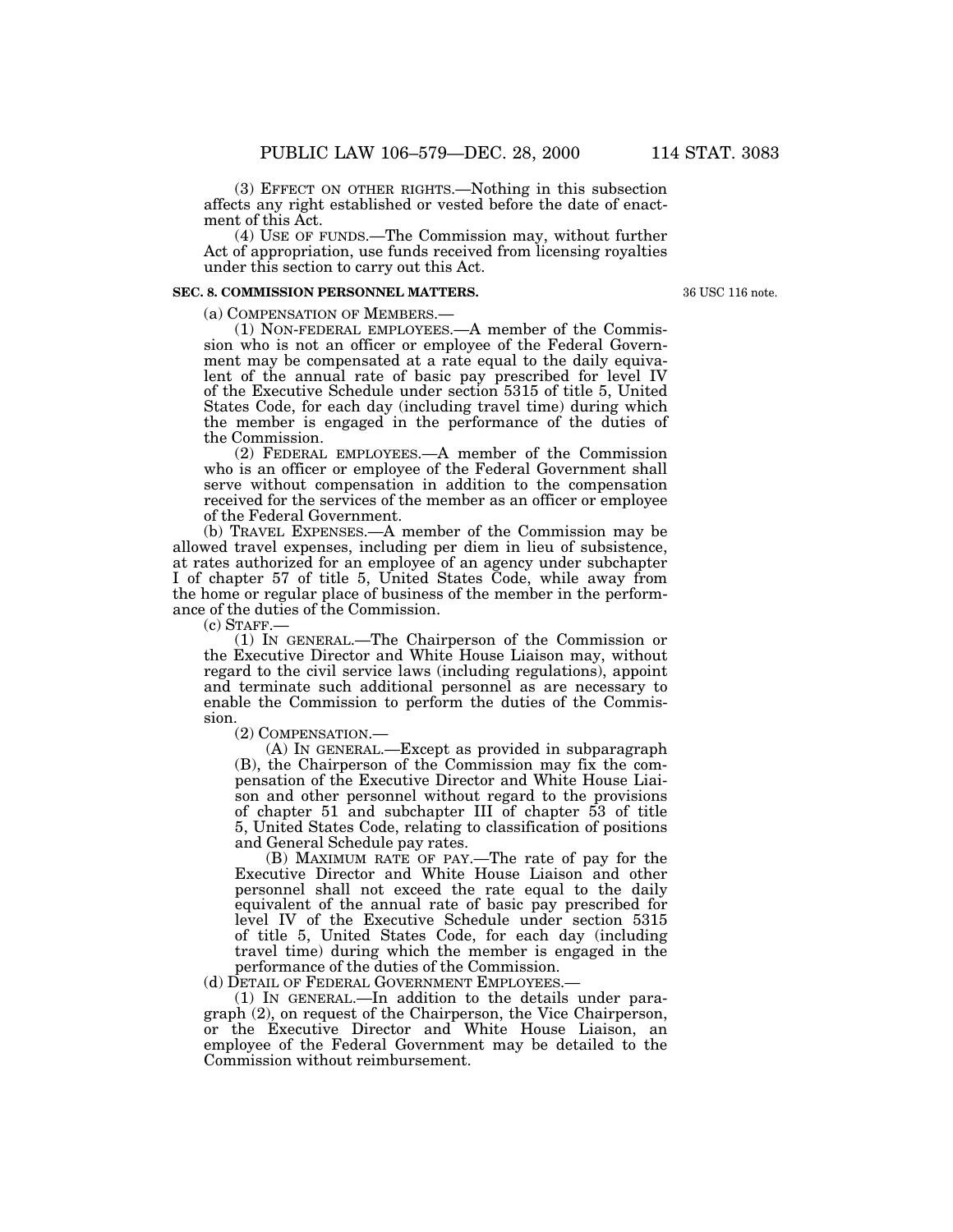(2) DETAIL OF SPECIFIC EMPLOYEES.— (A) MILITARY DETAILS.— (i) ARMY; AIR FORCE.—The Secretary of the Army and the Secretary of the Air Force shall each detail a commissioned officer above the grade of captain to assist the Commission in carrying out this Act.

(ii) NAVY.—The Secretary of the Navy shall detail a commissioned officer of the Navy above the grade of lieutenant and a commissioned officer of the Marine Corps above the grade of captain to assist the Commission in carrying out this Act.

(B) VETERANS AFFAIRS; EDUCATION.—The Secretary of Veterans Affairs and the Secretary of Education shall each detail an officer or employee compensated above the level of GS–12 in accordance with subchapter III of chapter 53 of title 5, United States Code to assist the Commission in carrying out this Act.

(3) CIVIL SERVICE STATUS.—The detail of any officer or employee under this subsection shall be without interruption or loss of civil service status or privilege.

(e) PROCUREMENT OF TEMPORARY AND INTERMITTENT SERV-ICES.—The Chairperson of the Commission may procure temporary and intermittent services in accordance with section 3109(b) of title 5, United States Code, at rates for individuals that do not exceed the daily equivalent of the annual rate of basic pay prescribed for level V of the Executive Schedule under section 5316 of that title.

(f) COOPERATIVE AGREEMENTS.—

(1) IN GENERAL.—The Commission may enter into a cooperative agreement with another entity, including any Federal agency, State or local government, or private entity, under which the entity may assist the Commission in—

(A) carrying out the duties of the Commission under this Act; and

(B) contributing to public awareness of and interest in Memorial Day and the National Moment of Remembrance.

(2) ADMINISTRATIVE SUPPORT SERVICES.—On the request of the Commission, the Administrator of General Services shall provide to the Commission, on a reimbursable basis, any administrative support services and any property, equipment, or office space that the Commission determines to be necessary to carry out this Act.

(g) SUPPORT FROM NONPROFIT SECTOR.—The Commission may accept program support from nonprofit organizations.

36 USC 116 note.

### **SEC. 9. REMEMBRANCE ALLIANCE.**

(a) ESTABLISHMENT.—There is established the Remembrance Alliance.

(b) COMPOSITION.—

(1) MEMBERS.—The Alliance shall be composed of individuals, appointed by the Commission, that are representatives or members of—

(A) the print, broadcast, or other media industry;

(B) the national sports community;

(C) the recreation industry;

(D) the entertainment industry;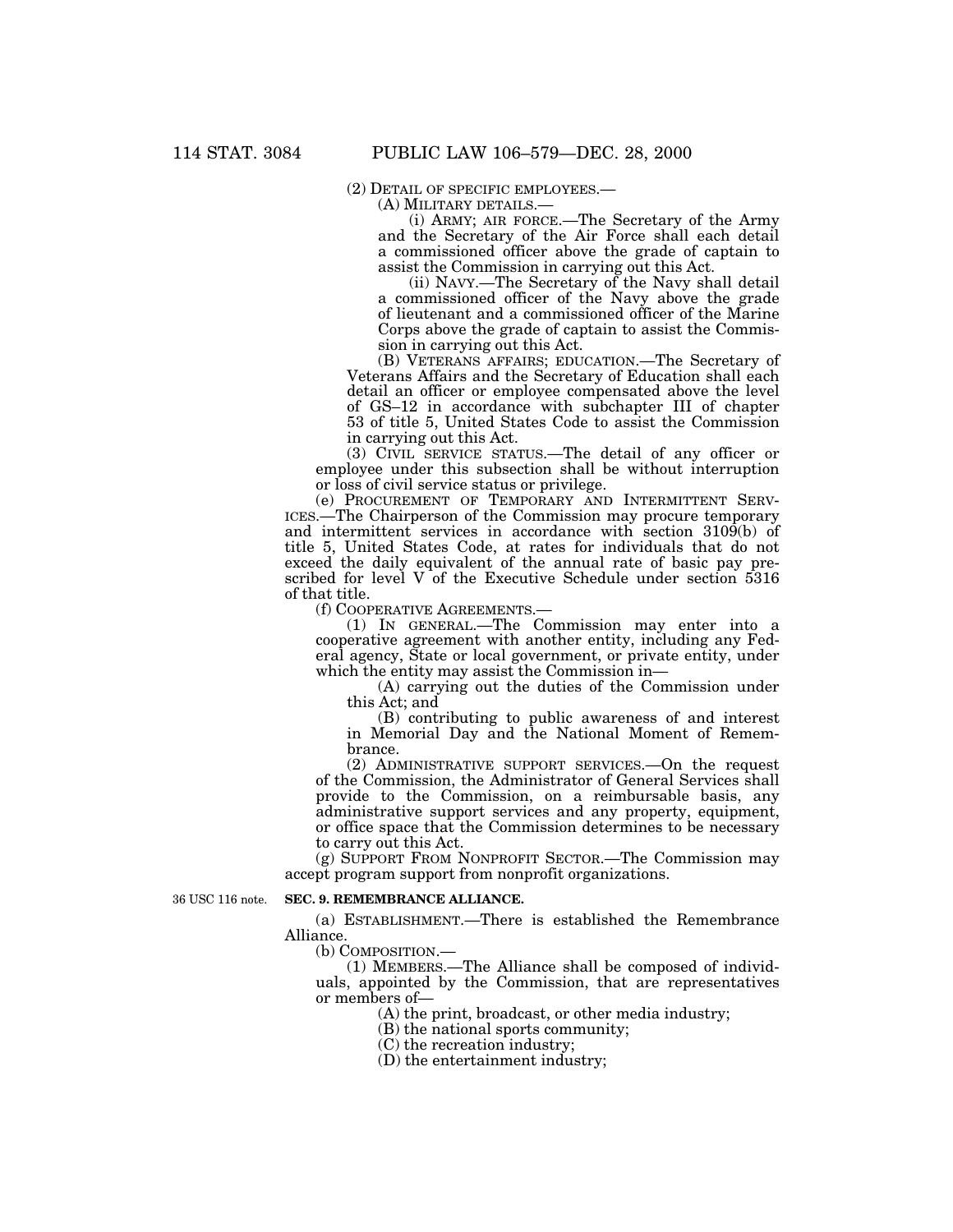(E) the retail industry;

(F) the food industry;

(G) the health care industry;

(H) the transportation industry;

(I) the education community;

(J) national veterans organizations; and

(K) families that have lost loved ones in combat.

(2) HONORARY MEMBERS.—On recommendation of the Alliance, the Commission may appoint honorary, nonvoting members to the Alliance.

(3) VACANCIES.—Any vacancy in the membership of the Alliance shall be filled in the same manner in which the original appointment was made.

(4) MEETINGS.—The Alliance shall conduct meetings in accordance with procedures approved by the Commission.

(c) TERM.—The Commission may fix the term of appointment for members of the Alliance.

(d) DUTIES.—The Alliance shall assist the Commission in carrying out this Act by—

(1) planning, organizing, and implementing an annual White House Conference on the National Moment of Remembrance and other similar events;

(2) promoting the observance of Memorial Day and the National Moment of Remembrance through appropriate means, subject to any guidelines developed by the Commission;

(3) establishing necessary incentives for Federal, State, and local governments and private sector entities to sponsor and participate in programs initiated by the Commission or the Alliance;

(4) evaluating the effectiveness of efforts by the Commission and the Alliance in carrying out this Act; and

(5) carrying out such other duties as are assigned by the Commission.

(e) ALLIANCE PERSONNEL MATTERS.—

(1) COMPENSATION OF MEMBERS.—A member of the Alliance shall serve without compensation for the services of the member to the Alliance.

(2) TRAVEL EXPENSES.—A member of the Alliance may be allowed reimbursement for travel expenses, including per diem in lieu of subsistence, at rates authorized for an employee of an agency under subchapter I of chapter 57 of title 5, United States Code, while away from the home or regular place of business of the member in the performance of the duties of the Commission.

(f) TERMINATION.—The Alliance shall terminate on the date of termination of the Commission.

#### **SEC. 10. EXECUTIVE DIRECTOR AND WHITE HOUSE LIAISON.**

36 USC 116 note.

(a) APPOINTMENT.—

(1) IN GENERAL.—The Director of the Committee Management Secretariat Staff of the General Services Administration shall appoint an individual as Executive Director and White House Liaison.

(2) INAPPLICABILITY OF CERTAIN CIVIL SERVICE LAWS.—The Executive Director and White House Liaison may be appointed without regard to the provisions of title 5, United States Code, governing appointments in the competitive service.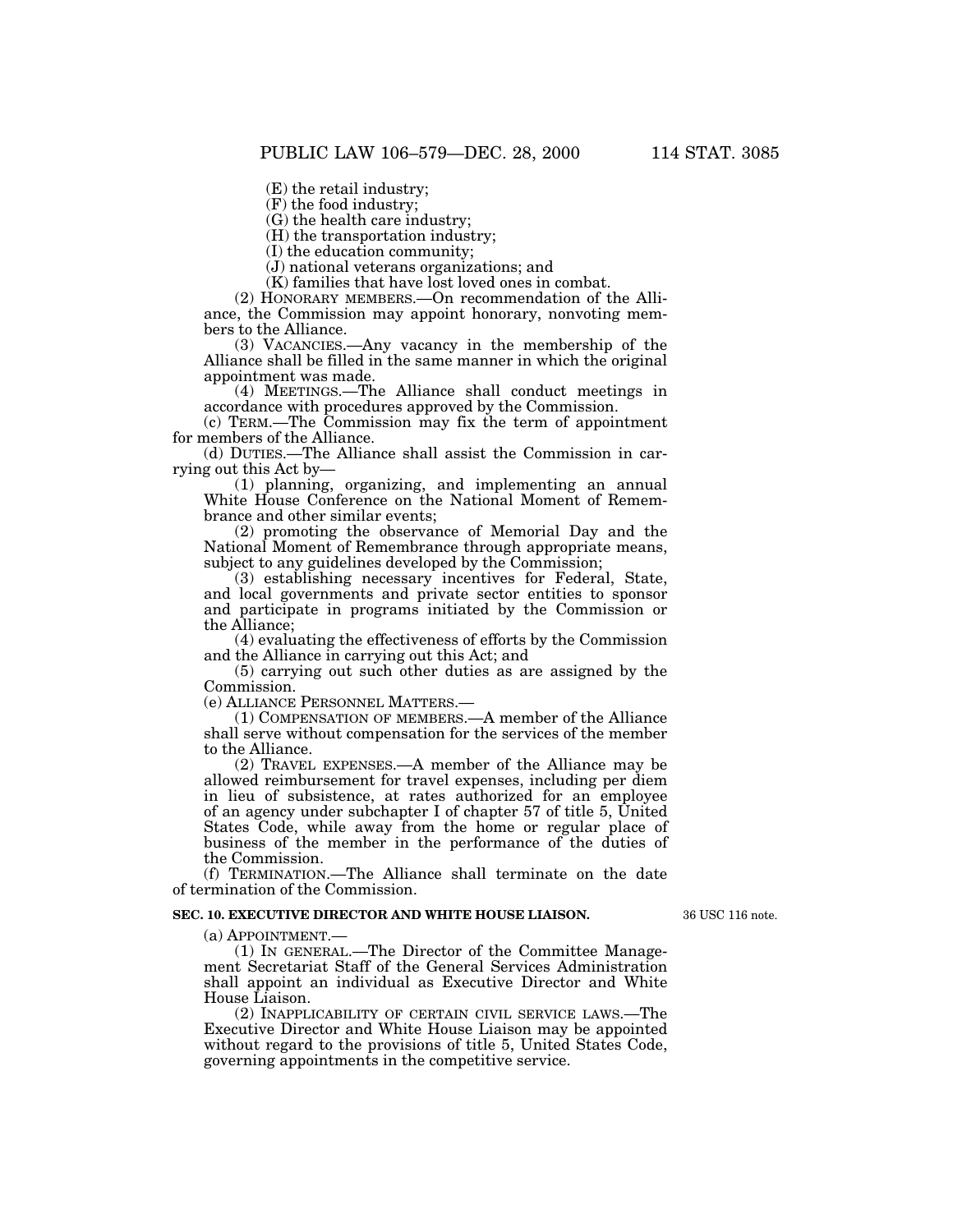(b) DUTIES.—The Executive Director and White House Liaison shall—

(1) serve as a liaison between the Commission and the President;

(2) serve as chief of staff of the Commission; and

(3) coordinate the efforts of the Commission and the President on all matters relating to this Act, including matters relating to the National Moment of Remembrance.

(c) COMPENSATION.—The Executive Director and White House Liaison may be compensated at a rate equal to the daily equivalent of the annual rate of basic pay prescribed for level IV of the Executive Schedule under section 5315 of title 5, United States Code, for each day (including travel time) during which the Executive Director and White House Liaison is engaged in the performance of the duties of the Commission.

36 USC 116 note.

#### **SEC. 11.AUDIT OF FINANCIAL TRANSACTIONS.**

(a) IN GENERAL.—The Comptroller General of the United States shall audit, on an annual basis, the financial transactions of the Commission (including financial transactions involving donated funds) in accordance with generally accepted auditing standards. (b) ACCESS.—The Commission shall ensure that the Comptroller

General, in conducting an audit under this section, has—

(1) access to all books, accounts, financial records, reports, files, and other papers, items, or property in use by the Commission, as necessary to facilitate the audit; and

(2) full ability to verify the financial transactions of the Commission, including access to any financial records or securities held for the Commission by depositories, fiscal agents, or custodians.

36 USC 116 note.

#### **SEC. 12. AUTHORIZATION OF APPROPRIATIONS.**

There are authorized to be appropriated to carry out this Act, to remain available until expended—

(1) \$500,000 for fiscal year 2001; and

(2) \$250,000 for each of fiscal years 2002 through 2009.